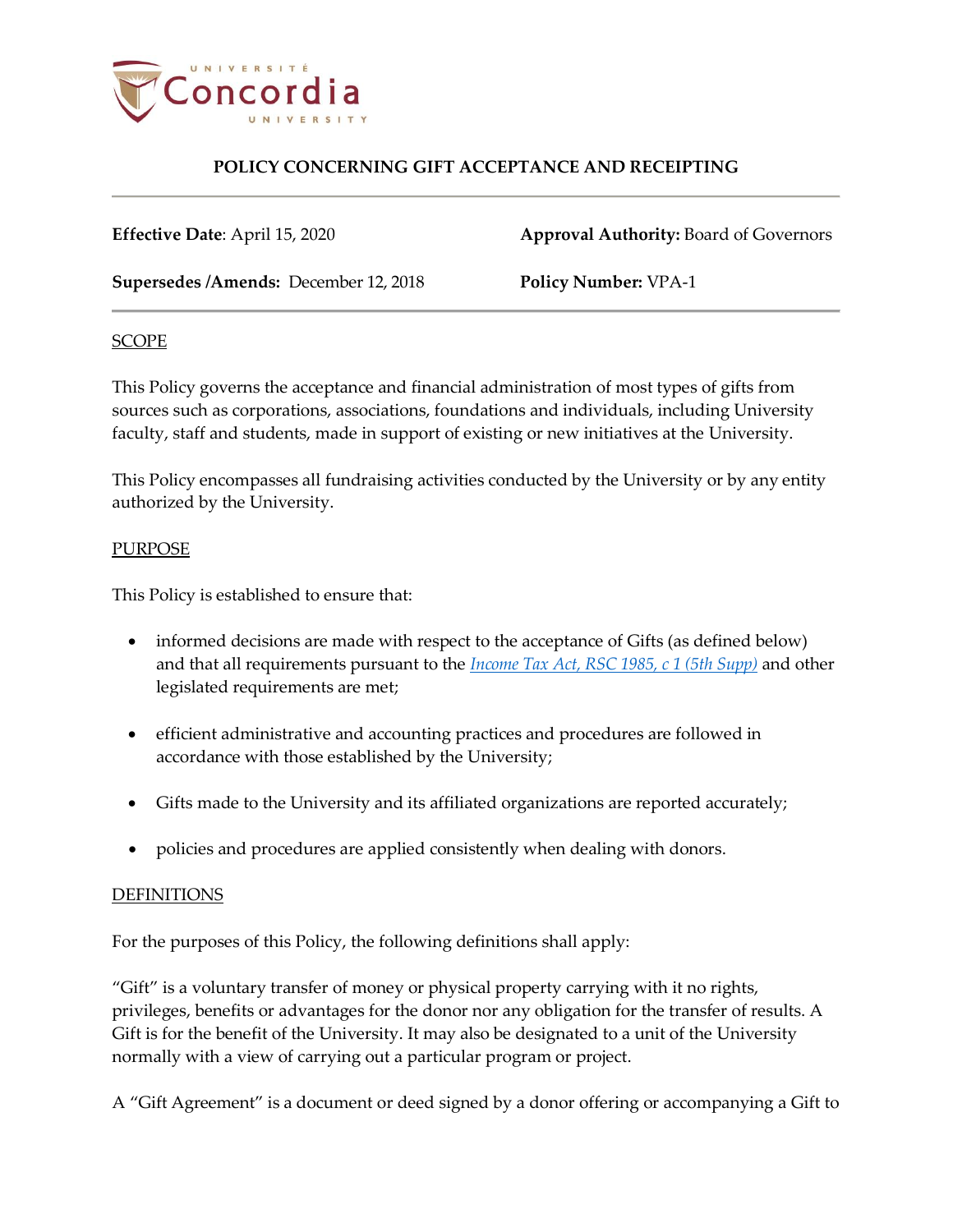

### Page 2 of 8

the University. The purpose of the Gift Agreement is to affect the transfer of property as a Gift. Included in the Gift Agreement, or accompanying it, should be an outline of the terms and conditions under which the Gift has been offered and accepted. Such Gift Agreements have proven invaluable as a record of the expectations and undertakings at the time of the Gift and also form the basis for the stewardship of the Gift to keep the donor informed of the Gift's impact.

"Gifts-in-Kind" are donations of property and tangible assets, other than cash-based Gifts. Examples include, but are not limited to, immoveable property (such as donations of land, buildings, etc.), moveable property (such as equipment, software, furniture, works of art, library materials, operating supplies, cultural property, etc.), as well as marketable securities (stocks, bonds, term deposits, Guaranteed Investment Certificates, etc.).

"Pledge" is a promise to make a voluntary transfer of money or physical property at a specified future date.

### **POLICY**

#### **Gift Eligibility**

- 1. Gifts eligible for acceptance by the University include, but are not restricted to:
	- a. Cash donations (outright Gifts of cash, cheques, credit cards, electronic fund transfers, payroll deductions);
	- b. Gifts-in-Kind;
	- c. Deferred Gifts (such as bequest, life insurance policies, retirement plan asset, charitable remainder trust, etc.).

#### Gift Acceptance

2. The University may elect to accept or decline any Gift. All Gifts will be transferred to the Office of University Advancement (UA) for gift processing and issuance of a tax receipt. In exceptional or contentious circumstances, the final decision to accept or decline a Gift valued at up to \$1 million rests with the Vice-President, Advancement, and the final decision to accept or decline a Gift valued at more than \$1 million rests with the President.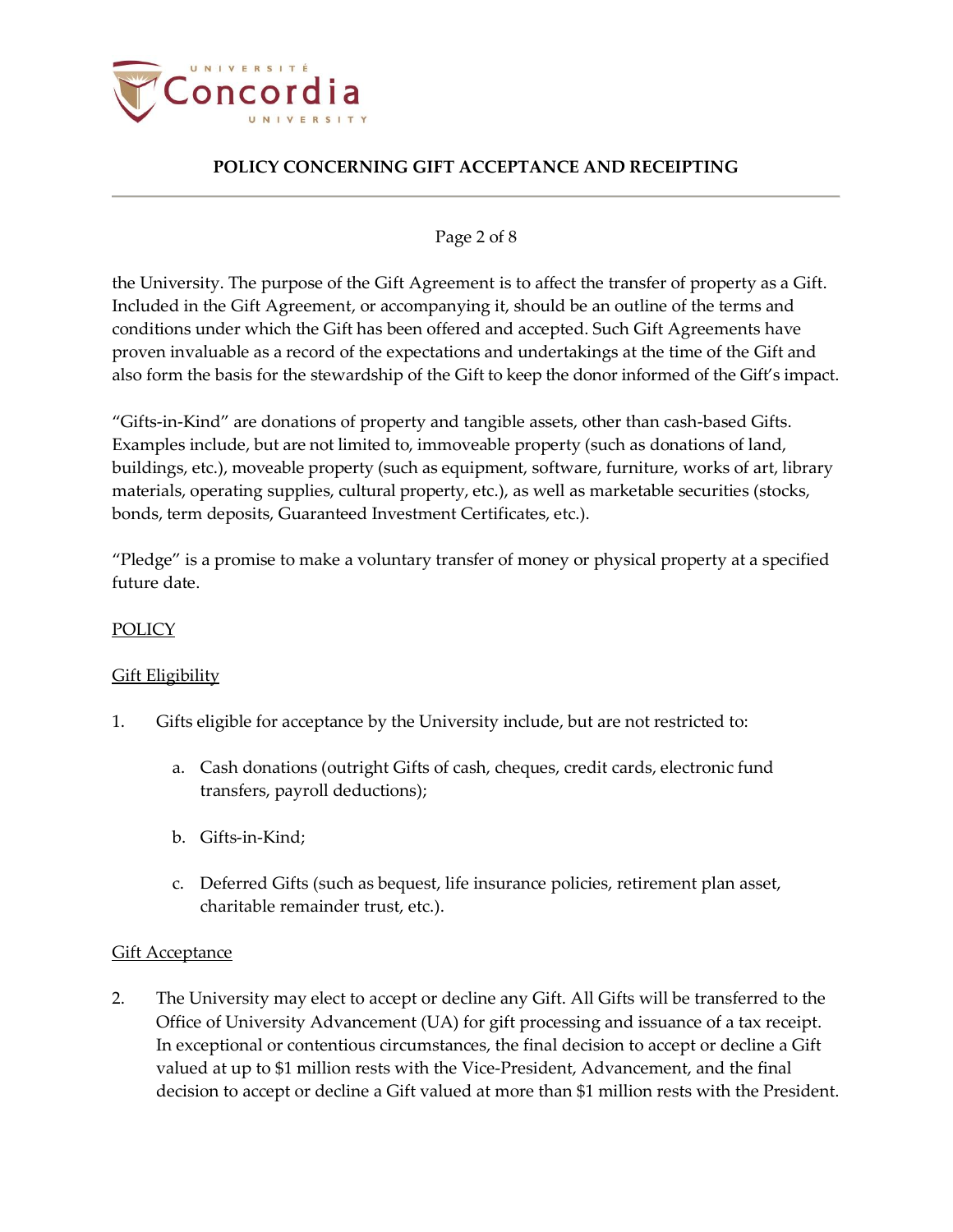

#### Page 3 of 8

In such cases where a particular Gift may be contentious, the Vice-President, Advancement shall consult with the President and any other person who they deem appropriate in the circumstances; and, in the case of a contentious Gift valued at more than \$1 million, the President shall consult with any person who they deem to be appropriate in the circumstances.

- 3. Ownership of all Gifts directed to the University rests in the University or its Foundation, whether said Gifts are for the benefit of the University generally or for a specific purpose.
- 4. Except in particular circumstances, for example, Gifts of books and archives to the Library and/or to the Records Management and Archives Department, the negotiation and development of terms and conditions relating to Gifts is to be coordinated through UA.
- 5. In cases where the Gift is in the amount of \$25,000 or more, a formal Gift Agreement is required. In cases where the amount is less than \$25,000, a donation transmittal form and/or an internal memorandum will suffice.
- 6. Throughout this process, UA shall seek appropriate counsel from the relevant department and administrative offices to ensure that:
	- a. the proposed Gift is consistent with institutional rules as well as federal and provincial laws, regulations and guidelines, including, for example, taxation, employment, human rights, equity, anti-bribery, anti-money laundering and antiterrorism legislation;
	- b. the donor's intent and direction is consistent with institutional objectives and priorities;
	- c. the donor's intent and direction is clearly understood and documented;
	- d. the proposed Gift does not expose the University to potentially significant liability or reputational harm and must not jeopardize the University's status as a registered charity;
	- e. if precedent-setting or sensitive issues are present, they are adequately assessed by the appropriate institutional authorities;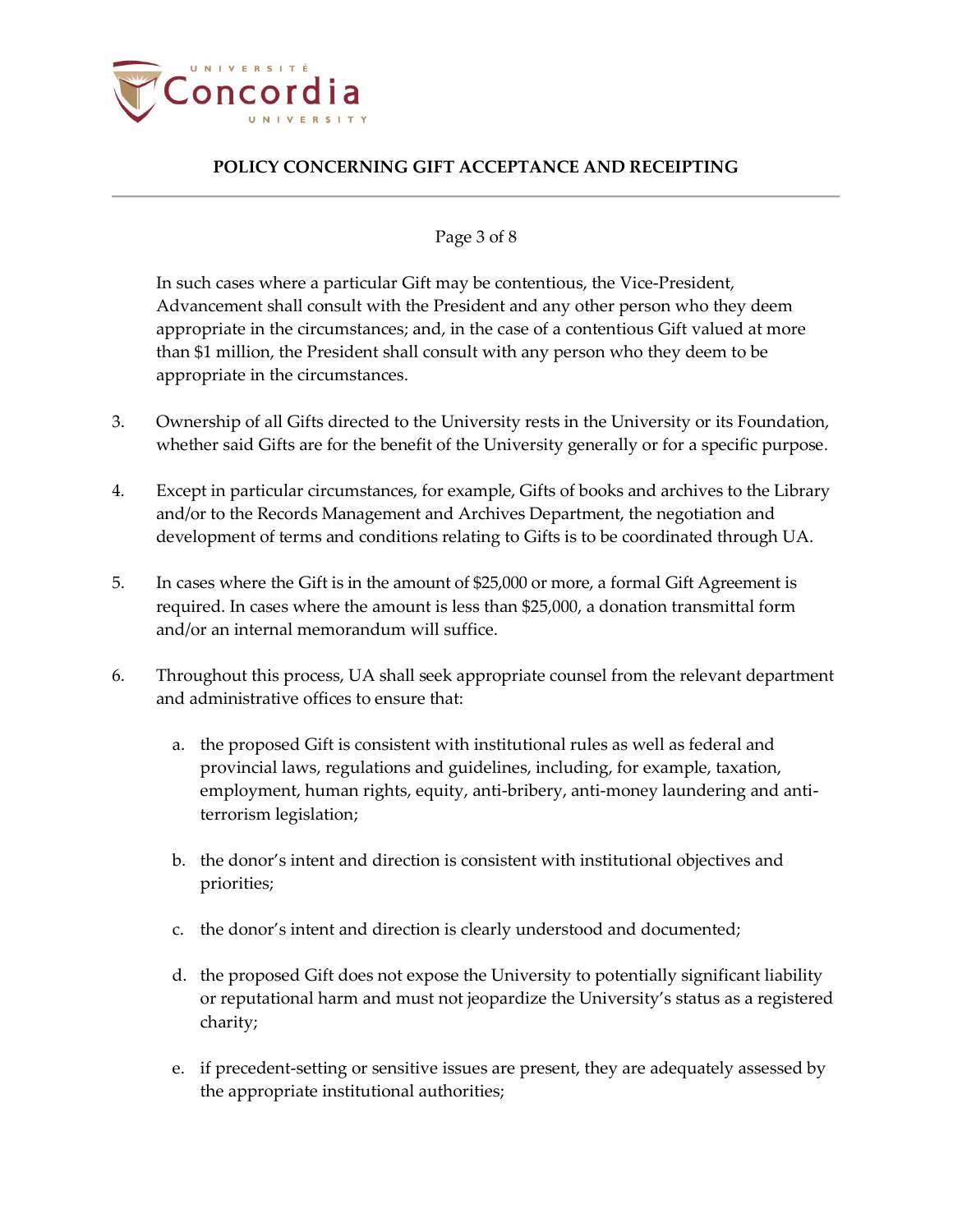

Page 4 of 8

f. the proposed Gift has received the appropriate institutional review and approval.

### Gift Limitation

- 7. Donors may direct a donation to a particular program or department. A charitable receipt will be issued provided that the use of the funds rests with the University and is available for the benefit of participants of the program or department, and that all other requirements set forth in the applicable legislation, regulations and governmental guidelines are met. In some cases, donors may direct their Gift to historically disadvantaged groups as long as the proposed terms are in accordance with all applicable legislated regulations and guidelines.
- 8. Charitable receipts cannot be provided when:
	- a. the donor receives any direct personal benefit under the arrangement (other than Canada Revenue Agency (CRA) - recognized split interest gifts);
	- b. the donor stipulates the recipient, in the case of an award;
	- c. proprietary rights or entitlement accrues to the donor through the use of the funds.

The above examples are not an exhaustive list of circumstances where the University cannot issue tax receipts.

9. When conditions placed on a proposed Gift are judged to be administratively difficult or not in the University's best interests, the Vice-President, Advancement, in consultation with other University officials including the President, may request that the terms of the proposed Gift be revised or recommend that the Gift be declined.

#### Eligible Gifts

10. Gifts of cash may be in the form of cash to a limit of \$1,000 from any one individual or corporate entity at one time. Cheques, electronic fund transfers, credit card transactions or other cash transfer mediums accepted by the University shall be forwarded to UA for recording and processing.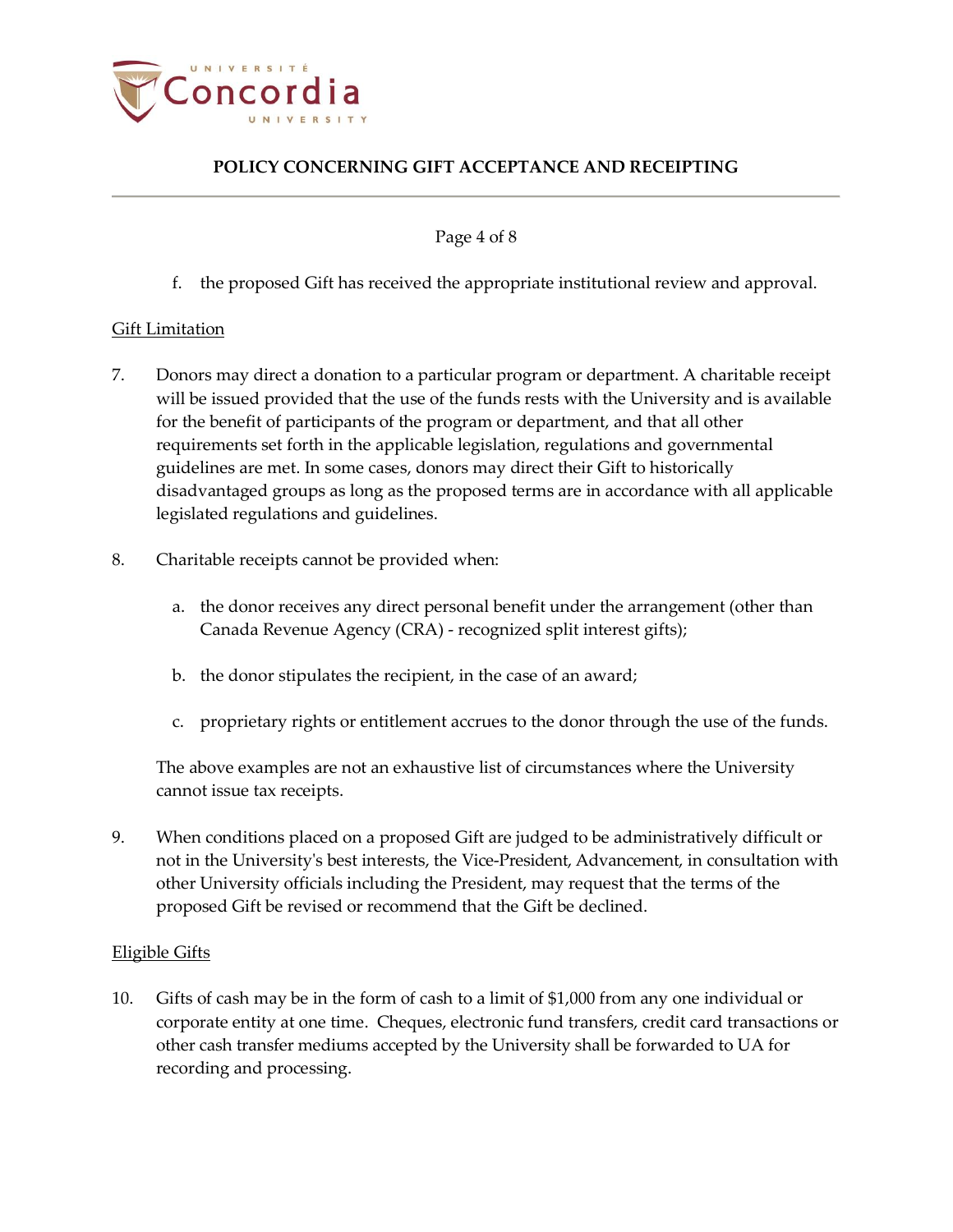

### Page 5 of 8

- 11. Gifts-in-Kind may be received and held by the University and used for purposes consistent with its objectives, or may be disposed of at any time after the donation, provided no such agreement to the contrary is made between the donor and the University. The Gift must be of use to the University, or it should be available to be disposed of and the proceeds directed in support of academic, research or general programs, or as outlined and agreed to between the University and the donor.
- 12. All Gifts-in-Kind must be offered by the donor in writing in advance, and conditionally accepted in writing in advance by the relevant Department Chair/Unit Head as well as the relevant Dean/Director. Such Gifts shall be accepted only after a thorough review indicates that the property is either readily marketable or needed by the University in support of academic, research or general programs.
- 13. The Gift will be completed by the execution and delivery of a Gift Agreement or other form of conveyance acceptable to the University and delivery of the property.
- 14. In the case of Gifts-in-Kind, donors are to be advised that an appraisal is required for the issuance of a charitable receipt and that any costs associated with the appraisal and the conveyance and delivery of the Gift are to be borne by the donor unless the University agrees exceptionally to defray these costs.
- 15. In the case of Gifts-in-Kind, the amount of the receipt shall be based on the fair market value of the property on the date of the Gift. If the fair market value is expected to be \$1,000 or less, a qualified staff member may perform the appraisal. If the fair market value is expected to be more than \$1,000, but less than \$25,000, the Vice-President, Advancement shall require that the fair market value be assessed by a professionally accredited appraiser unless, they are of the opinion that there is a staff member who is qualified to effect the appraisal in question, in which event, the qualified staff member shall prepare the fair market appraisal. If the fair market value is expected to be more than \$25,000, the Vice-President, Advancement shall require that the fair market value be assessed by a professionally accredited appraiser. Such appraisals prepared by professionally accredited appraisers are to be done at arm's length from the donor and the University.
- 16. In some cases, a second appraisal may be deemed necessary by the University to confirm the fair market value of a Gift. If there is difficulty in finding a second independent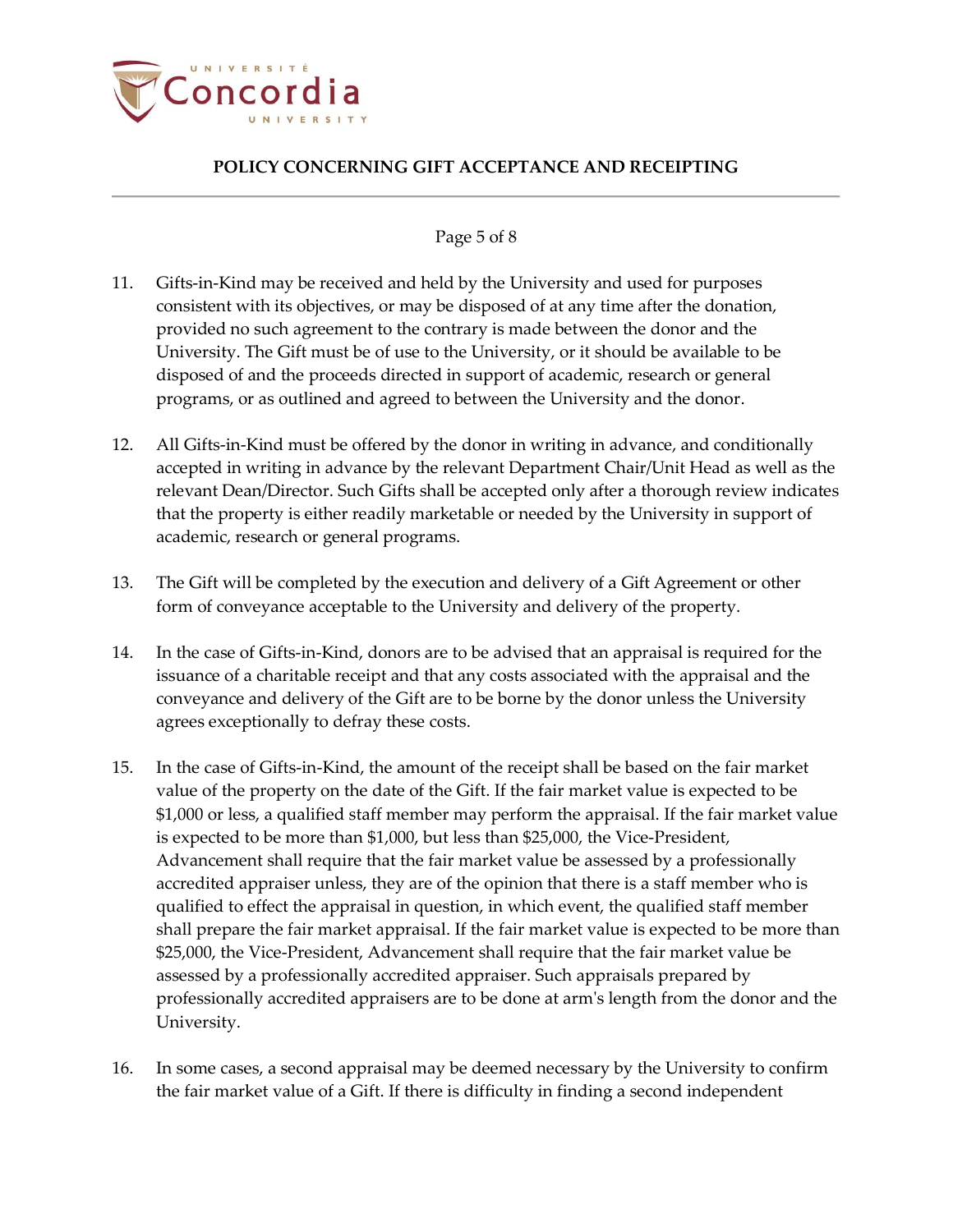

### Page 6 of 8

appraiser or the second appraisal entails an unreasonable expense in relation to the property, the Vice-President, Advancement may agree to the second appraisal being prepared by a qualified staff member. Final acceptance of the appraised value of the Gift must be approved by the Office of the Chief Financial Officer, the whole in accordance with all the relevant CRA provisions.

- 17. Gifts of marketable securities will be receipted based on the closing price on the date at which the physical share certificate is transferred or on the date at which the shares are received electronically by the University's broker. Where the shares are received electronically and they are sold the same day, the value of the receipt will be the gross proceeds received. Any gain or loss subsequently realized upon liquidation will be allocated to the particular gift designation/fund in question.
- 18. Gifts of marketable securities are processed through UA, which shall normally sell the securities as soon as legal title is transferred to the University.
- 19. Donors may donate to the University new or existing life insurance policies, retirement plan assets, charitable remainder trusts, or charitable gift annuities.
- 20. Bequests paid to the University qualify as charitable Gifts. Official receipts for tax purposes will be issued to the donor/trust/estate of the deceased according to the terms of the will and related governmental policies.
- 21. Gifts of cultural property are governed by specific legislation and regulations, which UA will apply in addition to University policies.
- 22. The Canadian Cultural Property Export Review Board is responsible under the *[Cultural](http://laws.justice.gc.ca/eng/acts/C-51/page-1.html)  [Property Export and Import Act, RSC 1985, c.](http://laws.justice.gc.ca/eng/acts/C-51/page-1.html) C-51* for certifying that an object or a class of objects is of such outstanding significance and national importance that it may not be exported from Canada "in order to preserve the national heritage in Canada". The Board also has the legal responsibility for determining the fair market value of objects it certifies. This determination takes the form of approving the appraisals provided by the University and/or donor. It is the University, as the recipient institution, that must make the application to the Board.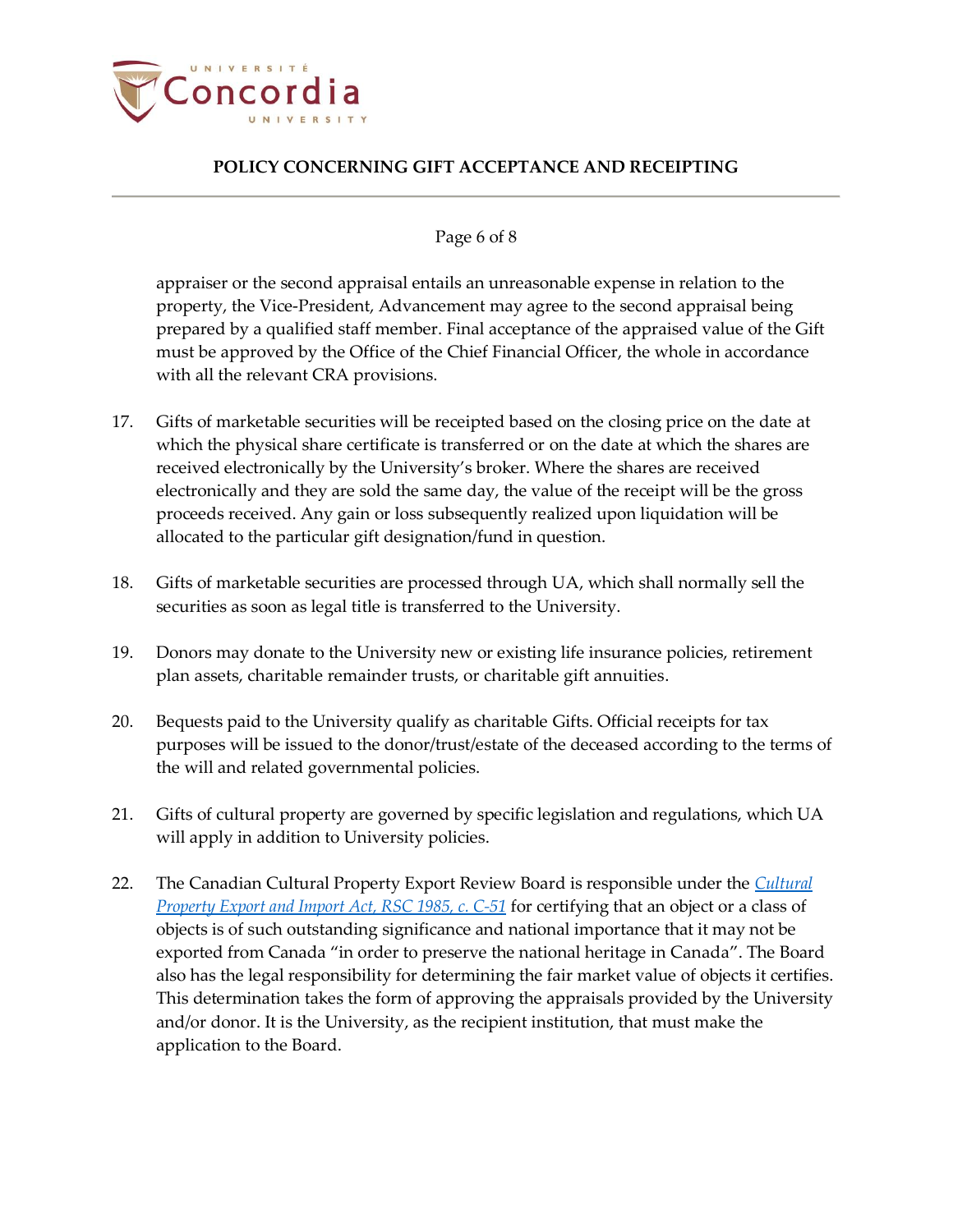

### Page 7 of 8

- 23. Under the *Cultural [Property Export](http://laws.justice.gc.ca/eng/acts/C-51/page-1.html) and Import Act*, there are certain tax advantages gained by the donor. To be eligible to have cultural property certified, an institution has to be designated as either a class "A" institution (permanent) or a class "B" institution (granted for a specific gift). The University has three permanent class "A" repositories of cultural property: the Leonard and Bina Ellen Art Gallery; the Concordia University Library; and the Concordia Cinema Collection (Visual Collections Repository – Faculty of Fine Arts).
- 24. A Gift of exceptional items, such as immovable property and virtual property rights (e.g. royalties) shall be reviewed by the Vice-President, Advancement on a case-by-case basis.
- 25. The University has adopted *Gift Counting Guidelines*, which contain additional guidance and direction. These guidelines may be updated by the University as deemed necessary.

#### Issuing Charitable Tax Receipts

- 26. At present, every Gift must be made to or payable to the University.
- 27. UA is the only University department authorized to issue official charitable tax receipts. The signature on the tax receipt bears the name of the Chief Financial Officer.
- 28. All charitable receipts must be issued in compliance with the *[Income Tax](http://laws.justice.gc.ca/eng/acts/I-3.3/page-1.html) Act*. A charitable donation must be a voluntary transfer of property, which is made without expectation of benefit to the donor or to anyone designated by the donor subject to split interest gifts under the terms of the *Income [Tax Act](http://laws.justice.gc.ca/eng/acts/I-3.3/page-1.html)*.
- 29. Donations that are not deemed to qualify as Gifts according to the *Income [Tax Act](http://laws.justice.gc.ca/eng/acts/I-3.3/page-1.html)* will be acknowledged through the appropriate acknowledgement letter. No charitable tax receipts will be issued.
- 30. Only qualifying Gifts of ten dollars or more will automatically be issued a charitable tax receipt. Gifts of less than ten dollars will be issued a charitable tax receipt upon request. Notwithstanding the foregoing, Gifts of books or archives to the Library and/or to the Records Management and Archives Department, which are valued at less than 100 dollars, will not receive a tax receipt.
- 31. Charitable tax receipts acknowledging a Gift will be dated in the calendar year in which